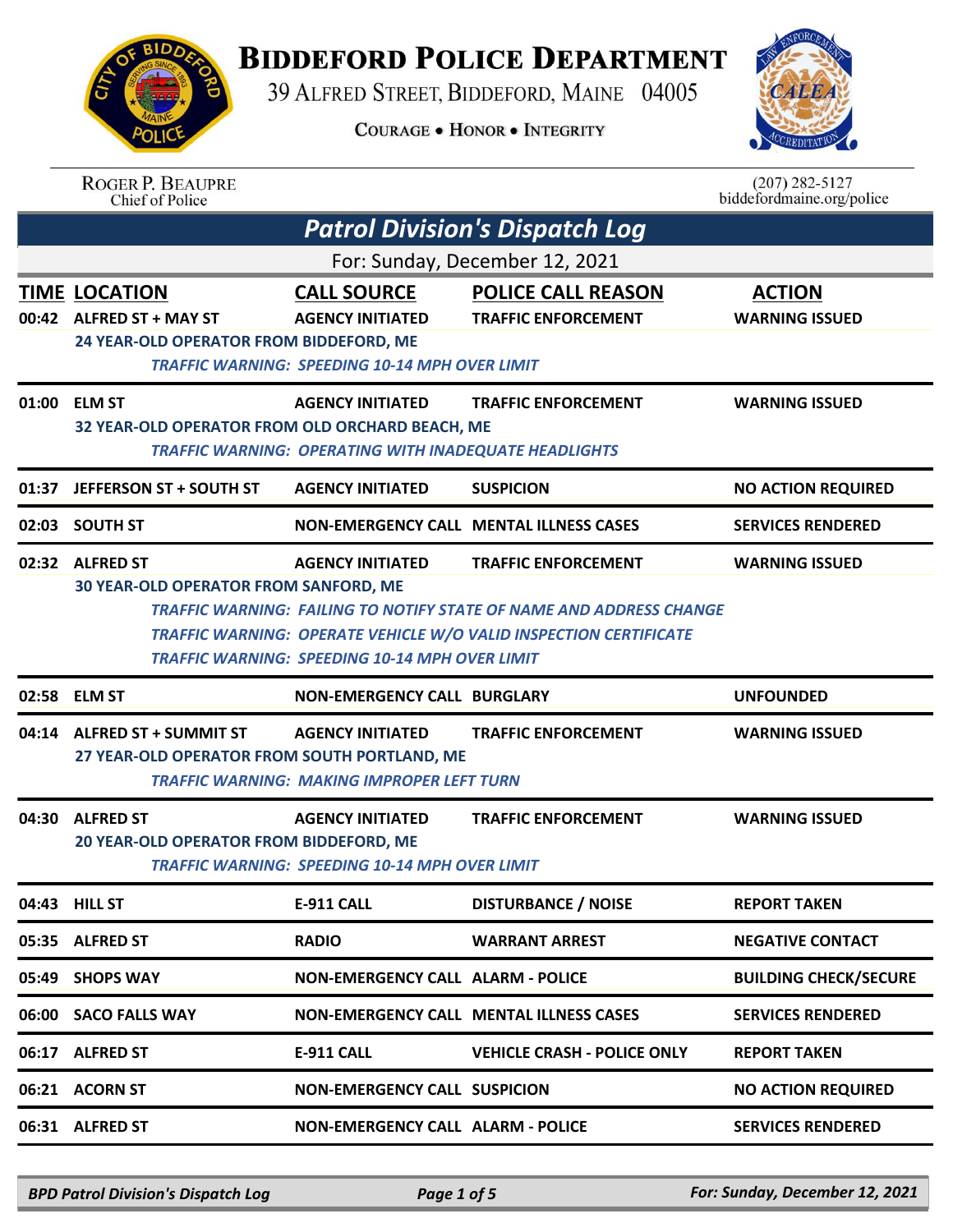| 07:23 ELM ST | 07:15 ELM ST + THORNTON ST<br>28 YEAR-OLD OPERATOR FROM SACO, ME<br>50 YEAR-OLD OPERATOR FROM BIDDEFORD, ME<br>07:30 ELM ST + PEARL ST<br><b>65 YEAR-OLD OPERATOR FROM SACO, ME</b><br>07:38 MAIN ST + JEFFERSON ST<br>20 YEAR-OLD OPERATOR FROM BIDDEFORD, ME                      | <b>AGENCY INITIATED</b><br><b>TRAFFIC WARNING: SPEEDING 10-14 MPH OVER LIMIT</b><br><b>AGENCY INITIATED</b><br><b>AGENCY INITIATED</b><br><b>TRAFFIC WARNING: SPEEDING 1-9 MPH OVER LIMIT</b><br><b>AGENCY INITIATED</b> | <b>TRAFFIC ENFORCEMENT</b><br>TRAFFIC WARNING: OPERATE VEHICLE W/O VALID INSPECTION CERTIFICATE<br><b>TRAFFIC ENFORCEMENT</b><br>TRAFFIC WARNING: OPERATE VEHICLE W/O VALID INSPECTION CERTIFICATE<br><b>TRAFFIC ENFORCEMENT</b> | <b>WARNING ISSUED</b><br><b>WARNING ISSUED</b><br><b>WARNING ISSUED</b> |  |
|--------------|-------------------------------------------------------------------------------------------------------------------------------------------------------------------------------------------------------------------------------------------------------------------------------------|--------------------------------------------------------------------------------------------------------------------------------------------------------------------------------------------------------------------------|----------------------------------------------------------------------------------------------------------------------------------------------------------------------------------------------------------------------------------|-------------------------------------------------------------------------|--|
|              |                                                                                                                                                                                                                                                                                     |                                                                                                                                                                                                                          |                                                                                                                                                                                                                                  |                                                                         |  |
|              |                                                                                                                                                                                                                                                                                     |                                                                                                                                                                                                                          |                                                                                                                                                                                                                                  |                                                                         |  |
|              |                                                                                                                                                                                                                                                                                     |                                                                                                                                                                                                                          |                                                                                                                                                                                                                                  |                                                                         |  |
|              |                                                                                                                                                                                                                                                                                     | <b>TRAFFIC WARNING: FAILURE TO REGISTER VEHICLE</b>                                                                                                                                                                      | <b>TRAFFIC ENFORCEMENT</b><br><b>TRAFFIC CITATION: FAILING TO PRODUCE EVIDENCE OF VEHICLE INSURANCE</b><br>TRAFFIC WARNING: OPERATE VEHICLE W/O VALID INSPECTION CERTIFICATE                                                     | <b>VSAC ISSUED</b>                                                      |  |
|              | 07:50 ELM ST + GOOCH ST<br><b>49 YEAR-OLD OPERATOR FROM BIDDEFORD, ME</b>                                                                                                                                                                                                           | <b>AGENCY INITIATED</b>                                                                                                                                                                                                  | <b>TRAFFIC ENFORCEMENT</b><br>TRAFFIC WARNING: OPERATE VEHICLE W/O VALID INSPECTION CERTIFICATE                                                                                                                                  | <b>WARNING ISSUED</b>                                                   |  |
|              | 08:08 GRANITE ST                                                                                                                                                                                                                                                                    | NON-EMERGENCY CALL CIVIL COMPLAINT                                                                                                                                                                                       |                                                                                                                                                                                                                                  | <b>CIVIL COMPLAINT</b>                                                  |  |
|              | 08:16 OLD HOLLIS RD<br><b>TRAFFIC ENFORCEMENT</b><br><b>VSAC ISSUED</b><br><b>AGENCY INITIATED</b><br><b>30 YEAR-OLD OPERATOR FROM BIDDEFORD, ME</b><br>TRAFFIC CITATION: FAILING TO PRODUCE EVIDENCE OF VEHICLE INSURANCE<br><b>TRAFFIC WARNING: SPEEDING 10-14 MPH OVER LIMIT</b> |                                                                                                                                                                                                                          |                                                                                                                                                                                                                                  |                                                                         |  |
|              | 08:27 SOUTH ST<br>26 YEAR-OLD OPERATOR FROM BIDDEFORD, ME                                                                                                                                                                                                                           | <b>AGENCY INITIATED</b>                                                                                                                                                                                                  | <b>TRAFFIC ENFORCEMENT</b><br><b>TRAFFIC CITATION: OPERATE VEHICLE W/O VALID INSPECTION CERTIFICATE</b><br>TRAFFIC WARNING: FAILING TO NOTIFY STATE OF NAME AND ADDRESS CHANGE                                                   | <b>VSAC ISSUED</b>                                                      |  |
|              | 08:40 SOUTH ST<br>50 YEAR-OLD OPERATOR FROM LYMAN, ME                                                                                                                                                                                                                               | <b>AGENCY INITIATED</b><br><b>TRAFFIC WARNING: SPEEDING 10-14 MPH OVER LIMIT</b>                                                                                                                                         | <b>TRAFFIC ENFORCEMENT</b>                                                                                                                                                                                                       | <b>WARNING ISSUED</b>                                                   |  |
|              | 08:48 BUZZELL RD<br>27 YEAR-OLD OPERATOR FROM BIDDEFORD, ME                                                                                                                                                                                                                         | <b>AGENCY INITIATED</b><br><b>TRAFFIC WARNING: SPEEDING 10-14 MPH OVER LIMIT</b>                                                                                                                                         | <b>TRAFFIC ENFORCEMENT</b>                                                                                                                                                                                                       | <b>WARNING ISSUED</b>                                                   |  |
|              | 08:59 SOUTH ST + GLENVIEW DR<br><b>62 YEAR-OLD OPERATOR FROM BIDDEFORD, ME</b>                                                                                                                                                                                                      | <b>AGENCY INITIATED</b><br><b>TRAFFIC WARNING: SPEEDING 1-9 MPH OVER LIMIT</b>                                                                                                                                           | <b>TRAFFIC ENFORCEMENT</b>                                                                                                                                                                                                       | <b>WARNING ISSUED</b>                                                   |  |

*BPD Patrol Division's Dispatch Log Page 2 of 5 For: Sunday, December 12, 2021*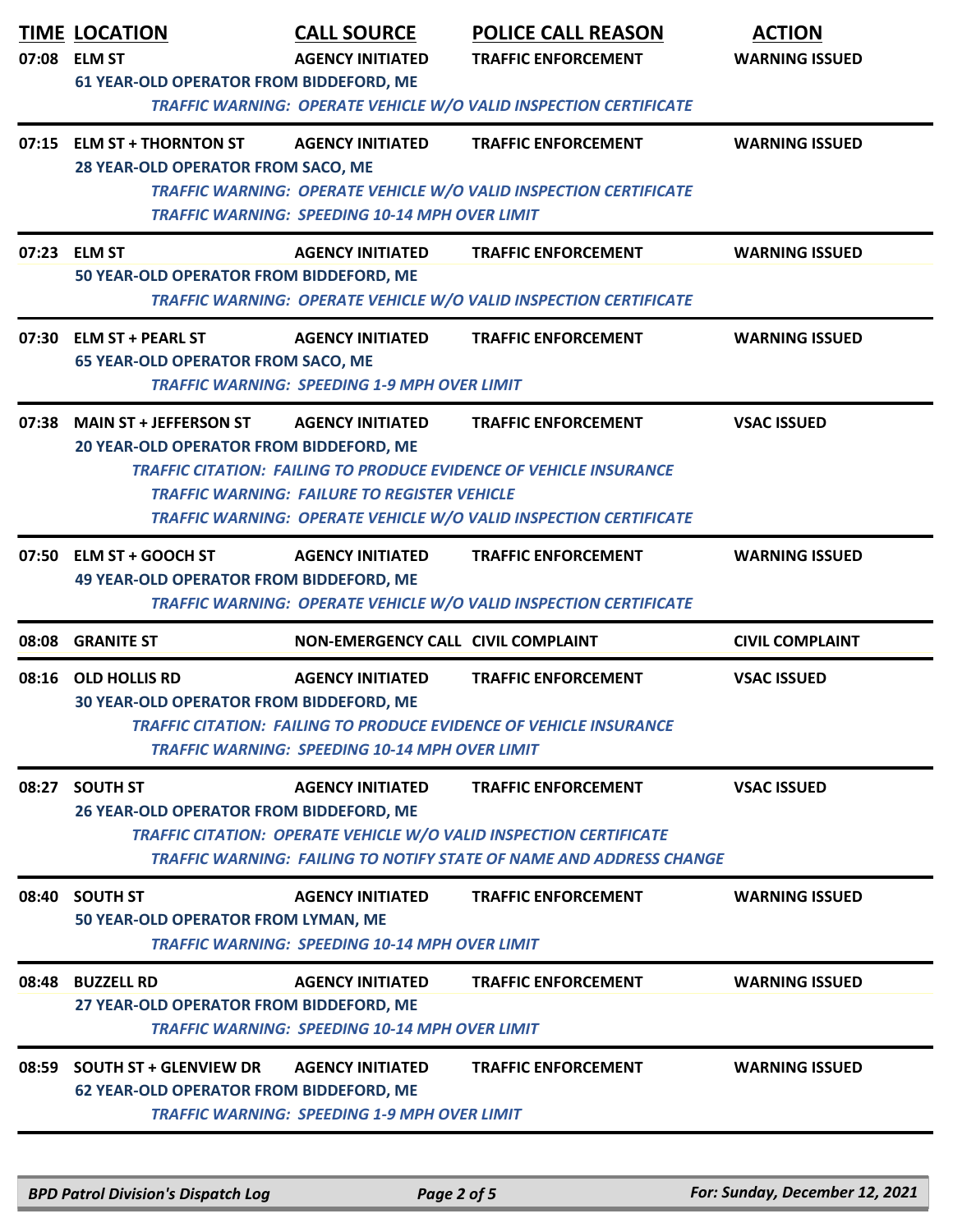|       | <b>TIME LOCATION</b><br>09:05 SOUTH ST + FOX HOLLOW DR AGENCY INITIATED                            | <b>CALL SOURCE</b>                                                                | <b>POLICE CALL REASON</b><br><b>TRAFFIC ENFORCEMENT</b>                                                                                                                                                                                                                      | <b>ACTION</b><br><b>VSAC ISSUED</b> |
|-------|----------------------------------------------------------------------------------------------------|-----------------------------------------------------------------------------------|------------------------------------------------------------------------------------------------------------------------------------------------------------------------------------------------------------------------------------------------------------------------------|-------------------------------------|
|       | <b>30 YEAR-OLD OPERATOR FROM BUXTON, ME</b>                                                        | <b>TRAFFIC CITATION: SPEEDING 10-14 MPH OVER LIMIT</b>                            | <b>TRAFFIC CITATION: FAILING TO PRODUCE EVIDENCE OF VEHICLE INSURANCE</b>                                                                                                                                                                                                    |                                     |
|       | 09:17 SOUTH ST + FOX HOLLOW DR AGENCY INITIATED<br>29 YEAR-OLD OPERATOR FROM MALDEN, MA            | <b>TRAFFIC WARNING: SPEEDING 10-14 MPH OVER LIMIT</b>                             | <b>TRAFFIC ENFORCEMENT</b>                                                                                                                                                                                                                                                   | <b>WARNING ISSUED</b>               |
|       | 09:22 SACO FALLS WAY                                                                               | NON-EMERGENCY CALL ASSIST: MEDICAL                                                |                                                                                                                                                                                                                                                                              | <b>TRANSPORT TO HOSPITAL</b>        |
|       | 09:24 SOUTH ST + GLENVIEW DR<br>55 YEAR-OLD OPERATOR FROM SACO, ME                                 | <b>AGENCY INITIATED</b><br><b>TRAFFIC WARNING: SPEEDING 10-14 MPH OVER LIMIT</b>  | <b>TRAFFIC ENFORCEMENT</b>                                                                                                                                                                                                                                                   | <b>WARNING ISSUED</b>               |
|       | 09:42 ALFRED ST + MAIN ST<br>32 YEAR-OLD OPERATOR FROM BIDDEFORD, ME                               | <b>AGENCY INITIATED</b>                                                           | <b>TRAFFIC ENFORCEMENT</b><br><b>TRAFFIC WARNING: FAILING TO NOTIFY STATE OF NAME AND ADDRESS CHANGE</b><br>TRAFFIC WARNING: OPERATE VEHICLE W/O VALID INSPECTION CERTIFICATE                                                                                                | <b>WARNING ISSUED</b>               |
|       | 09:50 ELM ST + SPRUCE ST<br><b>45 YEAR-OLD OPERATOR FROM SACO, ME</b>                              | <b>AGENCY INITIATED</b>                                                           | <b>TRAFFIC ENFORCEMENT</b><br><b>TRAFFIC CITATION: FAILING TO PRODUCE EVIDENCE OF VEHICLE INSURANCE</b><br><b>TRAFFIC WARNING: OPERATE VEHICLE W/O VALID INSPECTION CERTIFICATE</b><br>TRAFFIC WARNING: PASS 18 OR OLDER; OPER NOT PROPERLY SECURED IN SEAT BELT 1ST OFFENSE | <b>VSAC ISSUED</b>                  |
| 10:02 | <b>MAIN ST + JEFFERSON ST</b><br>39 YEAR-OLD OPERATOR FROM OLD ORCHARD BEACH, ME                   | <b>AGENCY INITIATED</b>                                                           | <b>TRAFFIC ENFORCEMENT</b><br>TRAFFIC CITATION: OPERATE VEHICLE W/O VALID INSPECTION CERTIFICATE<br><b>TRAFFIC WARNING: FAILING TO NOTIFY STATE OF NAME AND ADDRESS CHANGE</b>                                                                                               | <b>VSAC ISSUED</b>                  |
|       | 10:16 SOUTH ST + MT PLEASANT ST AGENCY INITIATED<br><b>46 YEAR-OLD OPERATOR FROM BIDDEFORD, ME</b> | <b>TRAFFIC WARNING: SPEEDING 1-9 MPH OVER LIMIT</b>                               | <b>TRAFFIC ENFORCEMENT</b><br><b>TRAFFIC CITATION: FAILING TO PRODUCE EVIDENCE OF VEHICLE INSURANCE</b>                                                                                                                                                                      | <b>VSAC ISSUED</b>                  |
| 10:25 | <b>SOUTH ST</b><br>19 YEAR-OLD OPERATOR FROM BIDDEFORD, ME                                         | <b>AGENCY INITIATED</b><br><b>TRAFFIC WARNING: SPEEDING 1-9 MPH OVER LIMIT</b>    | <b>TRAFFIC ENFORCEMENT</b><br><b>TRAFFIC CITATION: FAILING TO PRODUCE EVIDENCE OF VEHICLE INSURANCE</b><br>TRAFFIC CITATION: PASS 18 OR OLDER; OPER NOT PROPERLY SECURED IN SEAT BELT 1ST OFFENSE                                                                            | <b>VSAC ISSUED</b>                  |
|       | 10:39 SOUTH ST<br>59 YEAR-OLD OPERATOR FROM ARUNDEL, ME                                            | <b>AGENCY INITIATED</b><br><b>TRAFFIC CITATION: SPEEDING 10-14 MPH OVER LIMIT</b> | <b>TRAFFIC ENFORCEMENT</b>                                                                                                                                                                                                                                                   | <b>VSAC ISSUED</b>                  |
|       | 11:03 ELM ST                                                                                       |                                                                                   | NON-EMERGENCY CALL ATTEMPTED/THREATENED SUICIDE REPORT TAKEN                                                                                                                                                                                                                 |                                     |
|       | 11:06 SOUTH ST                                                                                     | <b>NON-EMERGENCY CALL CHECK WELFARE</b>                                           |                                                                                                                                                                                                                                                                              | <b>NEGATIVE CONTACT</b>             |
|       | 11:39 ORCHARD ST                                                                                   | NON-EMERGENCY CALL PARKING COMPLAINT                                              |                                                                                                                                                                                                                                                                              | <b>NO VIOLATION</b>                 |

*BPD Patrol Division's Dispatch Log Page 3 of 5 For: Sunday, December 12, 2021*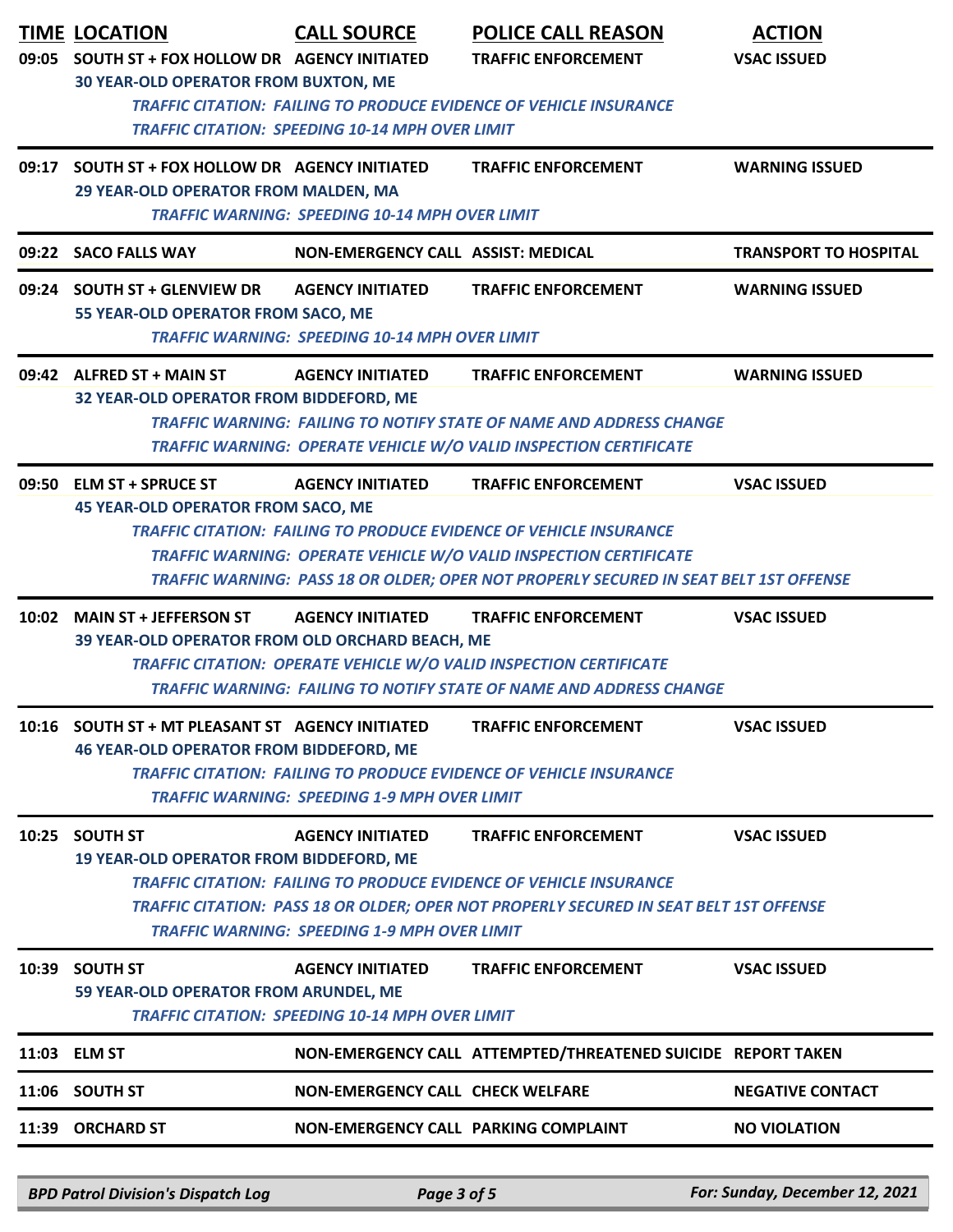|       | <b>TIME LOCATION</b><br>11:48 VICTORY LN                                      | <b>CALL SOURCE</b><br>NON-EMERGENCY CALL FRAUD / SCAM                                                                                               | <b>POLICE CALL REASON</b>                                                                                                                                                  | <b>ACTION</b><br><b>REPORT TAKEN</b> |
|-------|-------------------------------------------------------------------------------|-----------------------------------------------------------------------------------------------------------------------------------------------------|----------------------------------------------------------------------------------------------------------------------------------------------------------------------------|--------------------------------------|
|       | 12:05 ELM ST                                                                  | <b>AGENCY INITIATED</b>                                                                                                                             | <b>CHECK WELFARE IN TRUCK</b>                                                                                                                                              | <b>SERVICES RENDERED</b>             |
|       | 12:23 ALFRED ST                                                               | <b>WALK-IN AT STATION</b>                                                                                                                           | <b>CIVIL COMPLAINT</b>                                                                                                                                                     | <b>CIVIL COMPLAINT</b>               |
| 13:00 | <b>MASON ST</b>                                                               | <b>NON-EMERGENCY CALL THEFT</b>                                                                                                                     |                                                                                                                                                                            | <b>REPORT TAKEN</b>                  |
|       | 13:21 ALFRED ST<br>80 YEAR-OLD OPERATOR FROM LEBANON, ME                      | <b>AGENCY INITIATED</b><br><b>TRAFFIC CITATION: FAILING TO OBEY RED TRAFFIC LIGHT</b>                                                               | <b>TRAFFIC ENFORCEMENT</b>                                                                                                                                                 | <b>VSAC ISSUED</b>                   |
| 13:44 | <b>HILL ST + TIGER WAY</b><br>61 YEAR-OLD OPERATOR FROM OLD ORCHARD BEACH, ME | <b>AGENCY INITIATED</b>                                                                                                                             | <b>TRAFFIC ENFORCEMENT</b><br>TRAFFIC WARNING: OPERATE VEHICLE W/O VALID INSPECTION CERTIFICATE                                                                            | <b>WARNING ISSUED</b>                |
| 13:47 | <b>MASON ST</b>                                                               | <b>AGENCY INITIATED</b>                                                                                                                             | <b>CODES ENFORCEMENT</b>                                                                                                                                                   | <b>SERVICES RENDERED</b>             |
| 13:50 | <b>HILL ST + TIGER WAY</b><br><b>44 YEAR-OLD OPERATOR FROM BIDDEFORD, ME</b>  | <b>AGENCY INITIATED</b><br><b>TRAFFIC WARNING: SPEEDING 1-9 MPH OVER LIMIT</b>                                                                      | <b>TRAFFIC ENFORCEMENT</b>                                                                                                                                                 | <b>WARNING ISSUED</b>                |
| 13:53 | <b>IRON TRAIL RD</b>                                                          | <b>NON-EMERGENCY CALL ALARM - POLICE</b>                                                                                                            |                                                                                                                                                                            | <b>FALSE ALARM</b>                   |
| 14:10 | <b>BOULDER WAY</b>                                                            | <b>NON-EMERGENCY CALL THEFT</b>                                                                                                                     |                                                                                                                                                                            | <b>REPORT TAKEN</b>                  |
| 14:27 | <b>HIGH ST</b>                                                                | NON-EMERGENCY CALL ARTICLES LOST/FOUND                                                                                                              |                                                                                                                                                                            | <b>GONE ON ARRIVAL</b>               |
| 14:41 | <b>MILE STRETCH RD</b>                                                        | NON-EMERGENCY CALL PARKING COMPLAINT                                                                                                                |                                                                                                                                                                            | <b>NEGATIVE CONTACT</b>              |
| 15:29 | <b>HILL ST</b>                                                                | <b>NON-EMERGENCY CALL CHECK WELFARE</b>                                                                                                             |                                                                                                                                                                            | <b>SERVICES RENDERED</b>             |
|       | 15:54 GRAYSON ST                                                              | E-911 CALL                                                                                                                                          | 911 MISUSE                                                                                                                                                                 | <b>NEGATIVE CONTACT</b>              |
|       | 16:12 ALFRED ST<br>29 YEAR-OLD OPERATOR FROM GRAY, ME                         | <b>AGENCY INITIATED</b><br><b>TRAFFIC CITATION: FAILING TO MAINTAIN VEHICLE INSURANCE</b><br><b>TRAFFIC CITATION: SPEEDING 25-29 MPH OVER LIMIT</b> | <b>TRAFFIC ENFORCEMENT</b>                                                                                                                                                 | <b>VSAC ISSUED</b>                   |
| 16:46 | <b>ELM ST</b>                                                                 | <b>NON-EMERGENCY CALL DISABLED VEHICLE</b>                                                                                                          |                                                                                                                                                                            | <b>VEHICLE TOWED</b>                 |
| 17:50 | <b>ALFRED ST</b>                                                              | <b>E-911 CALL</b>                                                                                                                                   | <b>ASSIST: MEDICAL W/ ENGINE</b>                                                                                                                                           | <b>TRANSPORT TO HOSPITAL</b>         |
|       | 18:03 SOUTH ST                                                                | <b>NON-EMERGENCY CALL CHECK WELFARE</b>                                                                                                             |                                                                                                                                                                            | <b>REPORT TAKEN</b>                  |
|       | 18:21 FOSS ST + KING ST<br><b>CHARGE: WARRANT ARREST</b>                      | <b>E-911 CALL</b>                                                                                                                                   | <b>WARRANT ARREST</b><br>DEFENDANT: NICOLAS ANTHONY YOUNG  AGE: 33  RESIDENT OF: BIDDEFORD, ME<br><b>CHARGE: REFUSING TO SUBMIT TO ARREST OR DETENTION-REFUSAL TO STOP</b> | <b>ARREST(S) MADE</b>                |
| 18:37 | <b>FOSS ST</b>                                                                | NON-EMERGENCY CALL DISTURBANCE / NOISE                                                                                                              |                                                                                                                                                                            | <b>WARNING ISSUED</b>                |
| 19:03 | <b>SADIE LN</b>                                                               | <b>E-911 CALL</b>                                                                                                                                   | <b>ASSIST: MEDICAL</b>                                                                                                                                                     | <b>NO TRANSPORT</b>                  |
|       | 19:44 TIBBETTS AVE                                                            | <b>E-911 CALL</b>                                                                                                                                   | 911 MISUSE                                                                                                                                                                 | <b>NEGATIVE CONTACT</b>              |
|       |                                                                               |                                                                                                                                                     |                                                                                                                                                                            |                                      |

*BPD Patrol Division's Dispatch Log Page 4 of 5 For: Sunday, December 12, 2021*